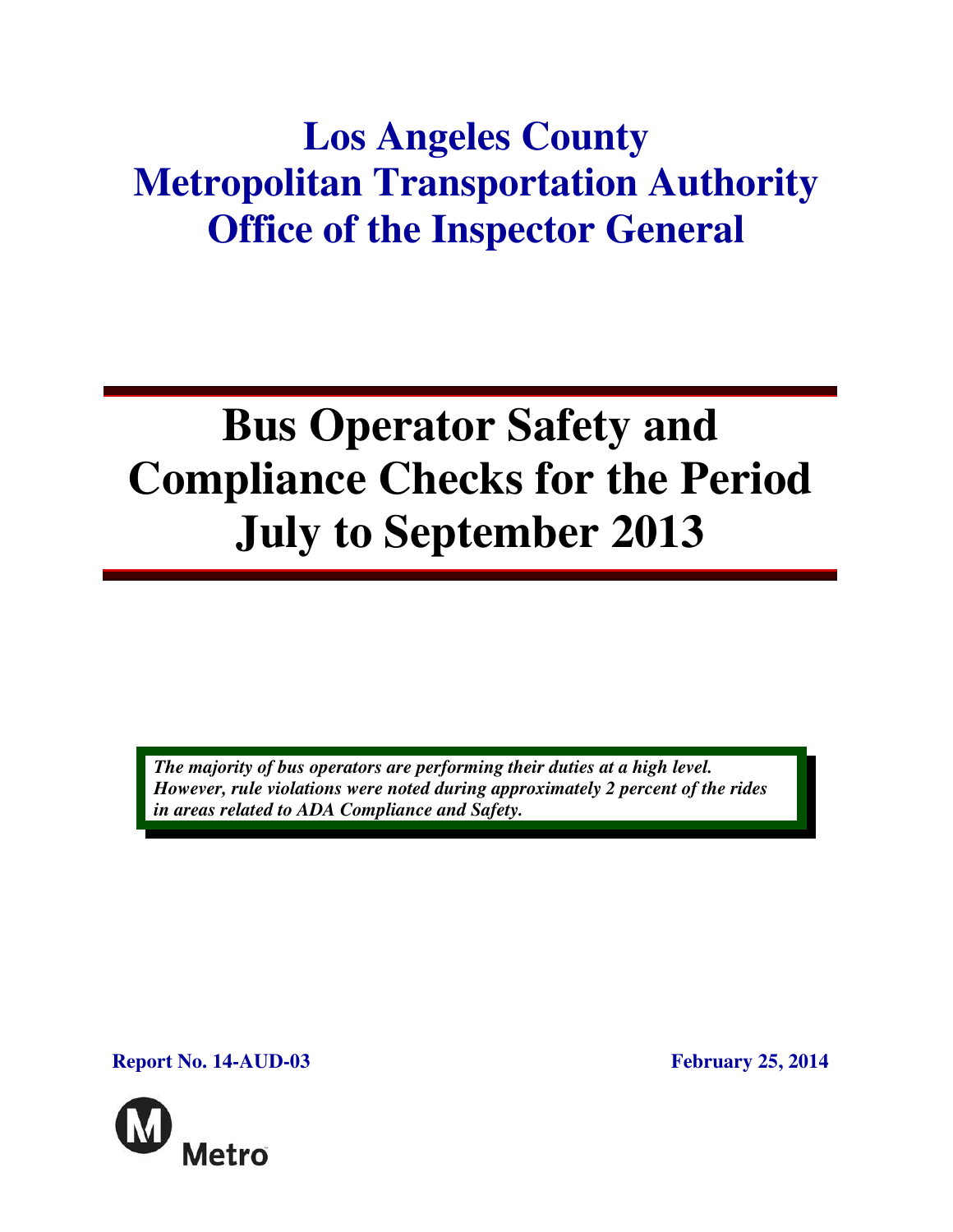

Office of the Inspector General 818 West 7<sup>th</sup> Street, Suite 500 Los Angeles, CA 90017

DATE: February 25, 2014

TO: **Arthur Leahy Chief Executive Officer** ack Shigetoni **FROM:** 

ack Shigetoni Deputy Inspector General for Audits

Bus Operator Safety and Compliance Checks for the Period July to September **SUBJECT:** 2013 (Report No: 14-AUD-03)

The Office of the Inspector General implemented an undercover "ride along" program to monitor bus operations. This program is intended to supplement any action that Metro might undertake to monitor and confirm bus operator compliance with safety and customer service policies, such as the prohibition on use of cell phones while driving, calling out stops if the automated system is not in use, and various Americans with Disability Act compliance matters.

This report summarizes our observations of bus operations for the period July to September 2013. During the period, we completed 170 observations of Metro bus operators. Overall, we found that most operators performed their duties in accordance with Metro policies and rules. We found rule violations in 4 of the 170 observations made (two violations were observed during one observation). In total, we observed five violations, and two written notifications of violations were issued by OIG staff during the ride. For all five violations, division management took appropriate corrective actions.

On February 11, 2014, we provided Metro management with a draft report for their review; no comments were received from management.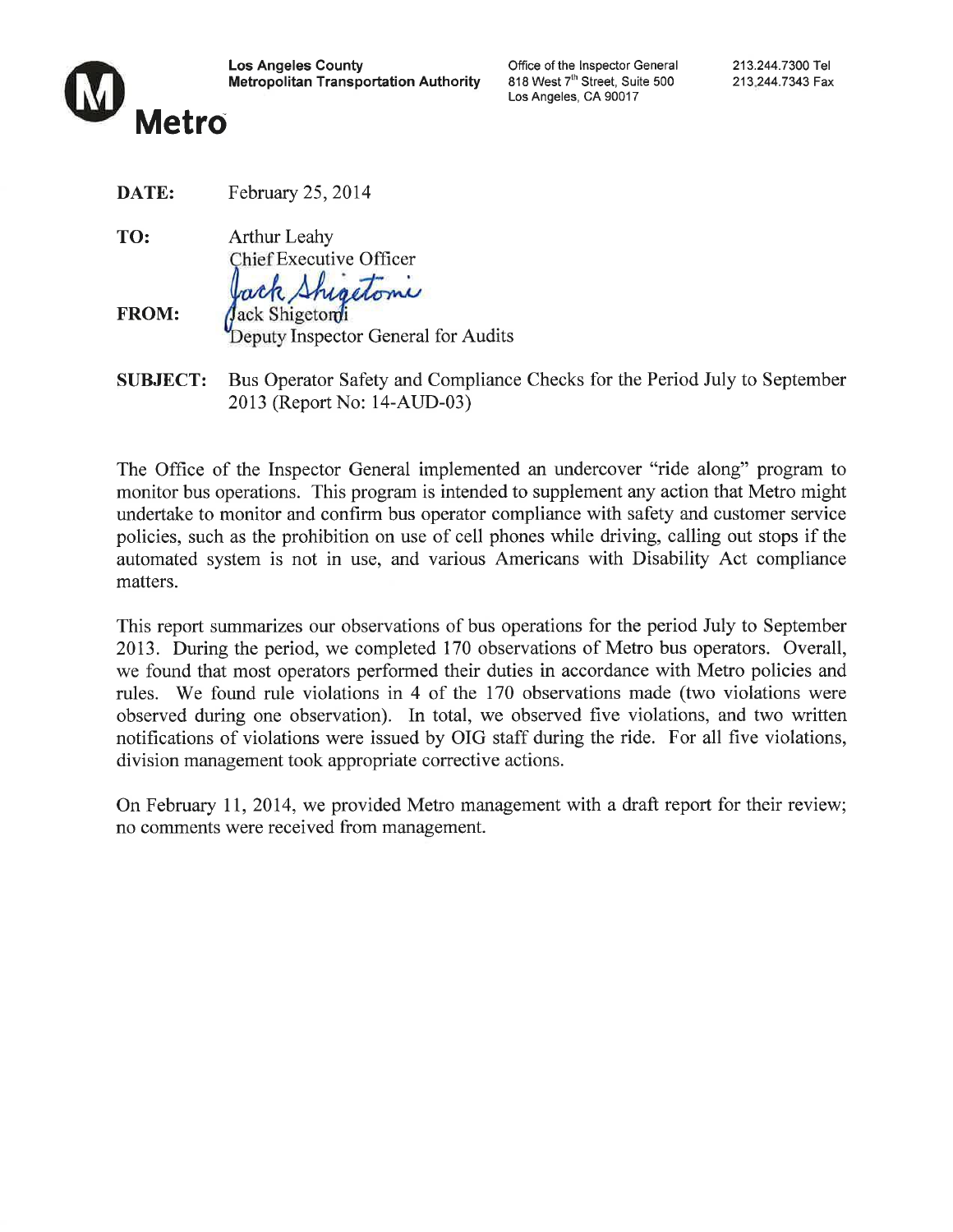

818 West 7<sup>th</sup> Street, Suite 500<br>Los Angeles, CA 90017

## TABLE OF CONTENTS

#### **Page**

|                 |                                                           | 1              |
|-----------------|-----------------------------------------------------------|----------------|
|                 |                                                           | 1              |
|                 |                                                           | $\overline{2}$ |
|                 |                                                           | $\overline{2}$ |
| A.              |                                                           | 3              |
|                 |                                                           | 3              |
| <b>B.</b>       |                                                           | 3              |
|                 |                                                           | 3              |
|                 |                                                           | 3              |
|                 |                                                           | 3              |
|                 | <b>ATTACHMENTS</b>                                        |                |
| A.              |                                                           | 5              |
| <b>B.</b>       | Summary of Observation Results for the Last Four Quarters | 6              |
| $\mathcal{C}$ . |                                                           | 7              |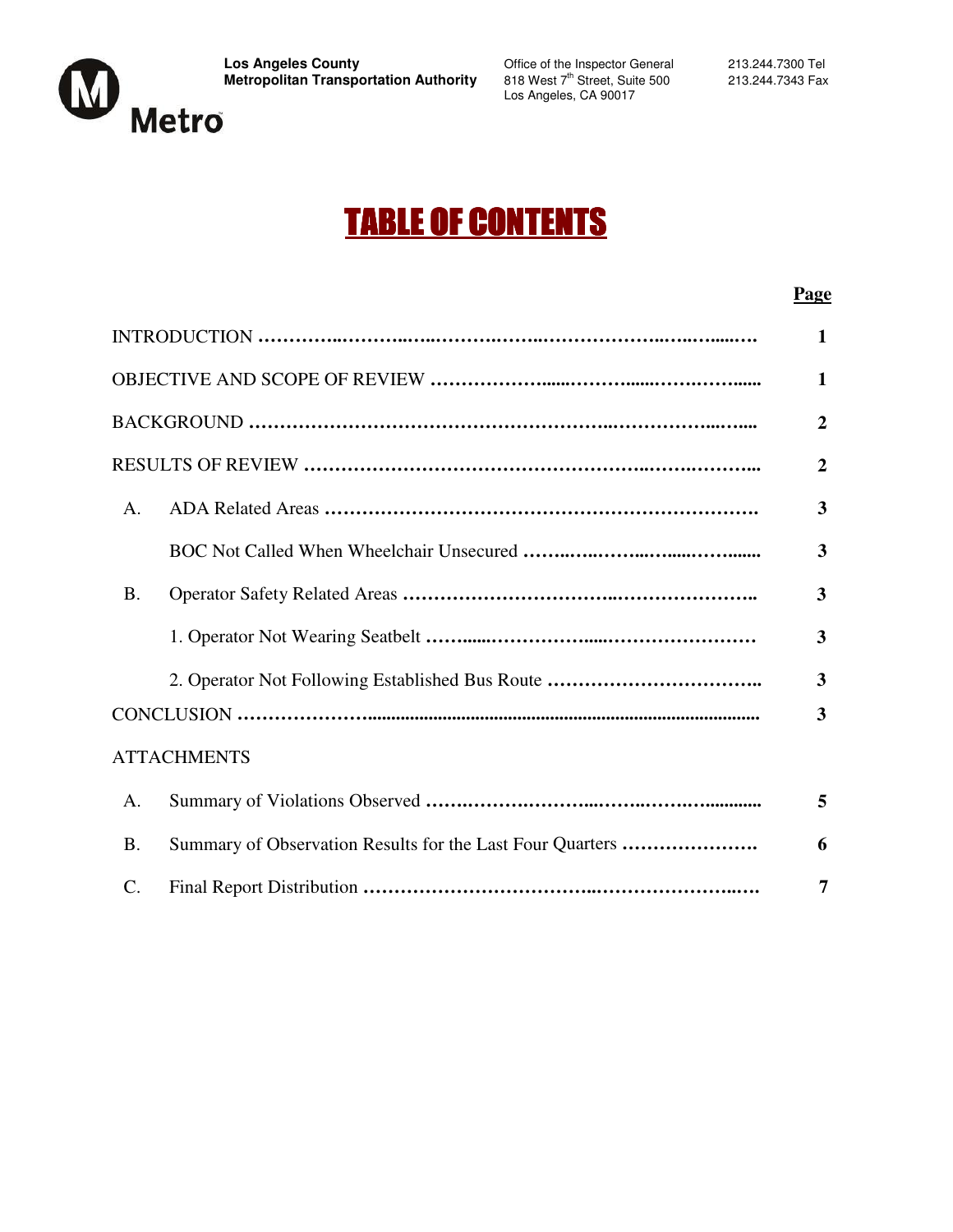## **INTRODUCTION**

In October 2009, the Office of the Inspector General (OIG) implemented an undercover "ride along" program to monitor bus operator performance to assist Metro in improving the efficiency and effectiveness of operations. This program is intended to supplement any action that Metro might undertake to monitor and confirm bus operator compliance with safety and customer service policies, such as the prohibition on use of cell phones while driving, calling out stops if the automated system is not in use, and various Americans with Disabilities Act (ADA) compliance matters. The OIG Audit and Investigation Units jointly performed this review. This report summarizes our observations of bus operator performance during the period July to September 2013.

As part of this monitoring program, OIG observers issue written notifications<sup>1</sup> to bus operators who commit significant violations. These violations include actions such as using personal cell phones, not wearing a seat belt, and not following certain ADA policies such as wheelchair securement. The immediate notification of the violations observed provides information to operators and management in a timely manner which is in accordance with union policy and gives management the ability to take further action, if deemed necessary.

This is our 16<sup>th</sup> quarterly report to Metro management since the inception of the OIG "ride" along" program. Three of the previous 15 reports covered contract bus operations. Each quarterly report had a different focus for selecting the operators to be observed, such as Metro bus lines with the greatest number of complaints, bus operators who received the most complaints, and bus lines that received the most ADA complaints.

## **OBJECTIVE AND SCOPE OF REVIEW**

The objective of our review was to determine whether bus operators were complying with safety and customer service policies as well as various ADA compliance laws and regulations.

For this quarter, we focused on lines with the most ADA related customer complaints during the period of January to May 2013. We analyzed a report<sup>2</sup> that showed customer complaints by bus line for this time period. Based on this report, we selected 14 bus lines that had the most ADA related complaints for observation. During the period July to September 2013, we completed 170 observations of Metro bus operators. We used a checklist to evaluate operator performance.

 $\overline{a}$ <sup>1</sup> The OIG modified the TOS Initial Report Forms by crossing out "TOS" and adding "OIG" on the forms. One copy of the form is given to the operator and a copy is sent to the applicable division manager.

<sup>&</sup>lt;sup>2</sup> Report prepared by the Metro Customer Relations Department.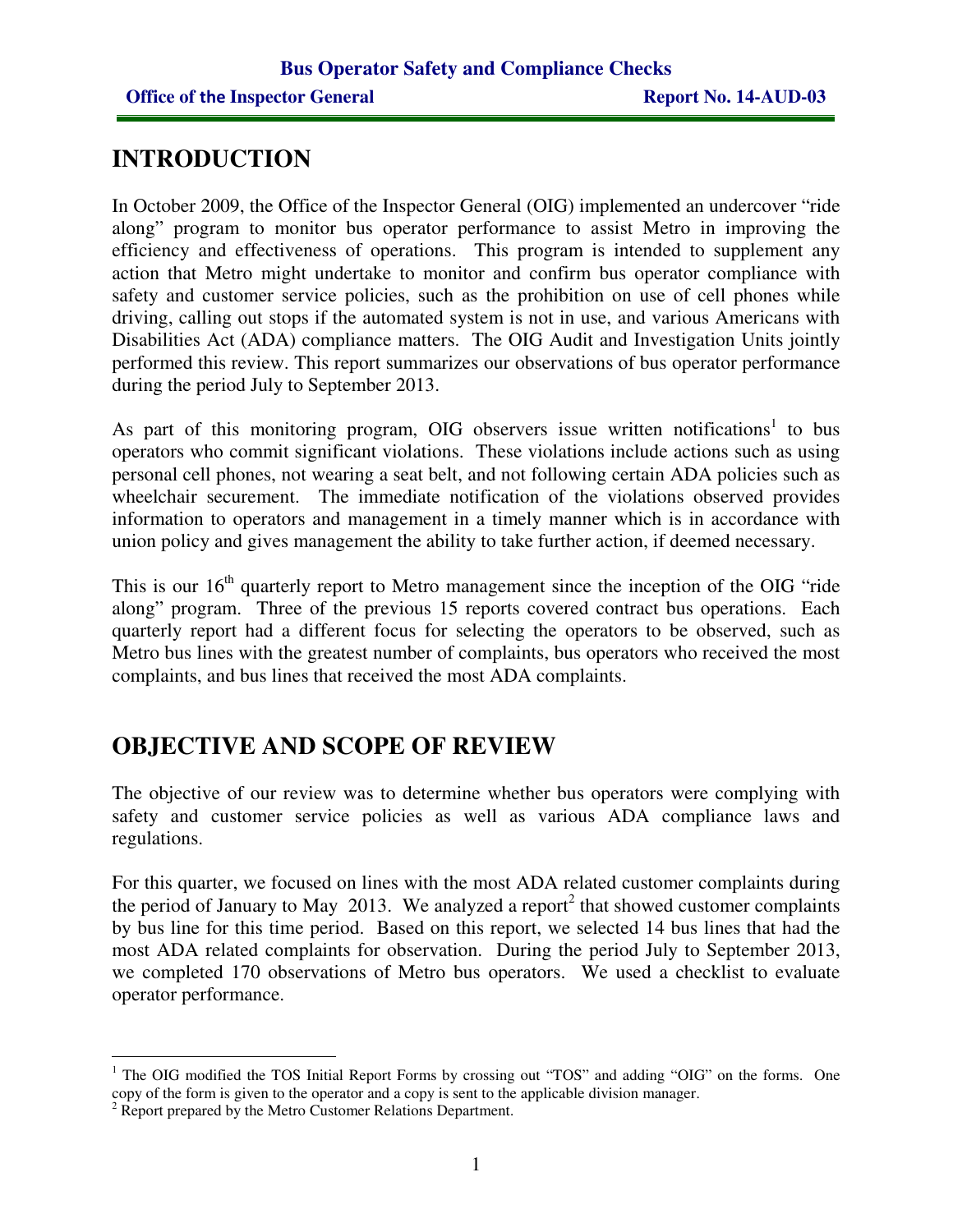This review is not an audit; therefore Government Auditing Standards are not applicable to this review.

## **BACKGROUND**

The Operator's Rulebook and Standard Operating Procedures (SOP) contains policies and procedures governing Metro bus operator performance. The rules and SOPs in the manual are based on the principles of safety and customer service, and the premise that every individual who boards a bus deserves a high standard of care and deserves to be treated with respect and dignity. The manual covers areas such as vehicle operations, operator's code of conduct, customer relations, and fare collection.

## **RESULTS OF REVIEW**

Our observations of bus operator performance showed that the majority of operators complied with Metro policies and rules. Of the 170 observations made by OIG observers, no violations were found during 166 (98%) observations. However, 5 violations were found during 4 (2%) of the observations (one observation had two violations). A total of 2 written notifications were issued. The 5 violations observed were in the areas of ADA (3) and safety (2); see chart below.



#### **Chart: Violations by Category**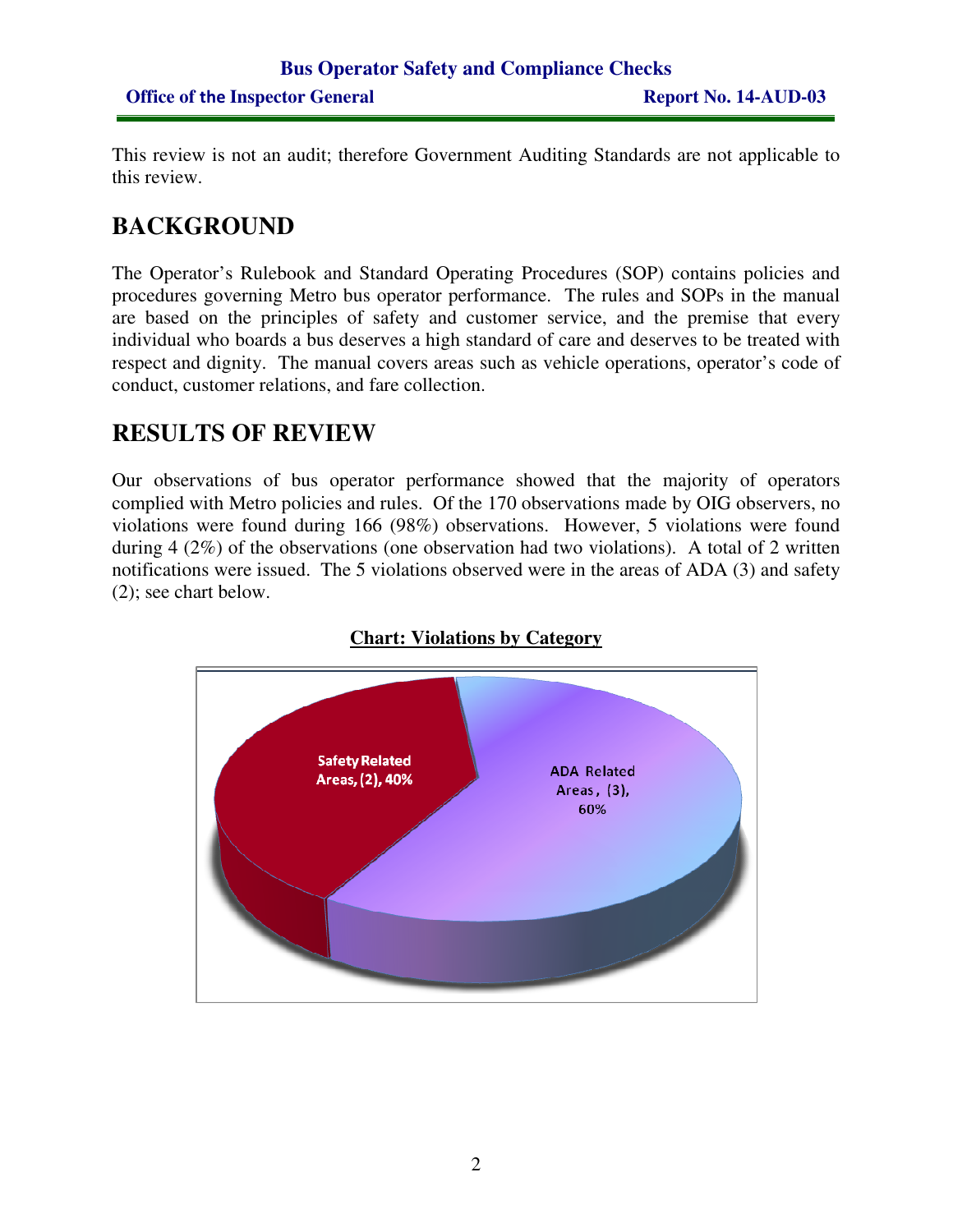#### **A. ADA Related Areas**

**BOC Not Called When Wheelchair Unsecured:** Twenty-five of the 26 wheelchair customers boarding Metro buses during our observations declined securement. However, in three of these instances, the operator did not send the required notification to BOC that the wheelchair passenger declined to be secured. Section 7.110 of the Operator's Rulebook and Standard Operating Procedures states: "In the event a customer in a wheelchair refuses to be secured, Operators may not refuse to transport the customer; but shall notify BOC by sending the appropriate text message using BRTT." After we confirmed that the BOC was not notified, we advised the appropriate Division Transportation Manager of the violation. The Managers advised that the operators were counseled and issued a Trans-19 for this violation.

#### **B. Operator Safety Related Areas**

#### **1. Operator Not Wearing Seatbelt**

We observed one bus operator not wearing his seat belt while operating a Metro bus. Section 2.39 of the Operator's Rulebook states: "The use of seatbelts and shoulder belts (if equipped) is required when operating any Metro vehicle." Usage of seat belts helps to protect the operator from serious injury or death in case of an accident. The OIG observer provided the operator with a written notification of this violation. In response to the written notification, division management advised that incident will be recorded as a major rule violation and operator would receive counseling and training.

#### **2. Operator Not Following Established Bus Route**

Section 2.09 of the Operator's Rulebook states: "Unless directed by law enforcement, fire department personnel or Metro Management or Supervisory authority, Operators must never deviate from designated routes or park or layover in an unauthorized location." We observed one bus operator who did not stop at a designated stop along the bus route. It appeared to observer that bus operator was unfamiliar with this particular route. Management advised that operator will be issued a Trans-19 for a major rule violation and will be counseled by the instruction department on the bus route.

## **CONCLUSION**

During the quarter, we completed 170 observations of Metro bus operators. We found that the majority of Metro bus operators are performing their duties at a high level and take pride in providing the best customer service to bus patrons. To ensure that operator performance stays at a high level, management should continue to stress the importance of adhering to all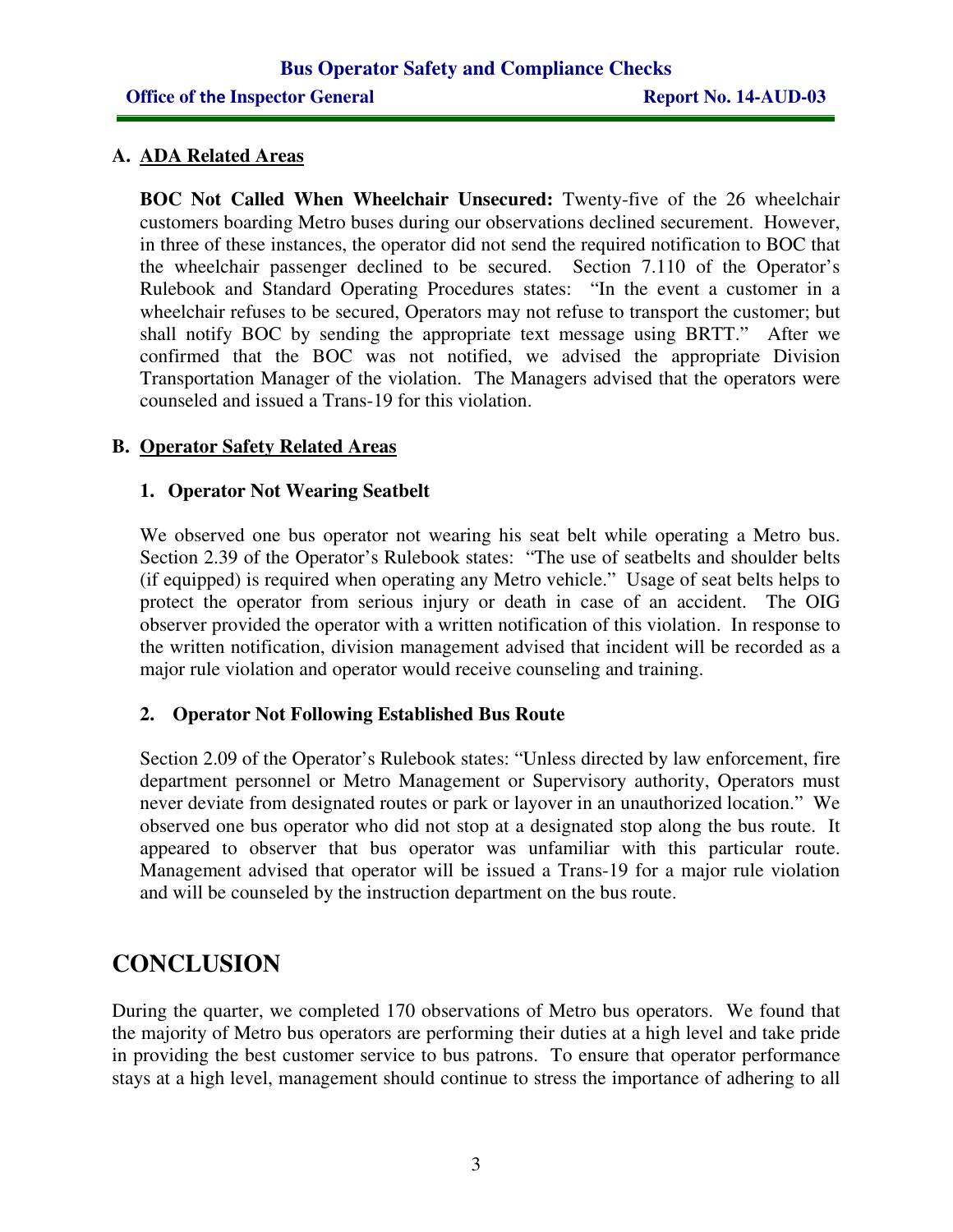## **Bus Operator Safety and Compliance Checks**  Office of the Inspector General Report No. 14-AUD-03

policies and procedures. Based on the results of our review, management should emphasize compliance with rules related to:

- Inform BOC when a wheelchair passenger declines to be secured,
- wearing seat belts when operating bus, and
- following established bus routes.

During our observations, we also noted operators who carried out their duties in an exemplary manner. When we noted excellent performance, we sent an email to the Division Transportation Operations Manager. Examples are:

- Bus operator was professional and remained calm while dealing with a passenger who appeared to be intoxicated and did not want to pay his fare.
- Bus operator called out all stops, even though AVA system was working.
- Bus operator was very courteous and helpful to patrons that boarded the bus.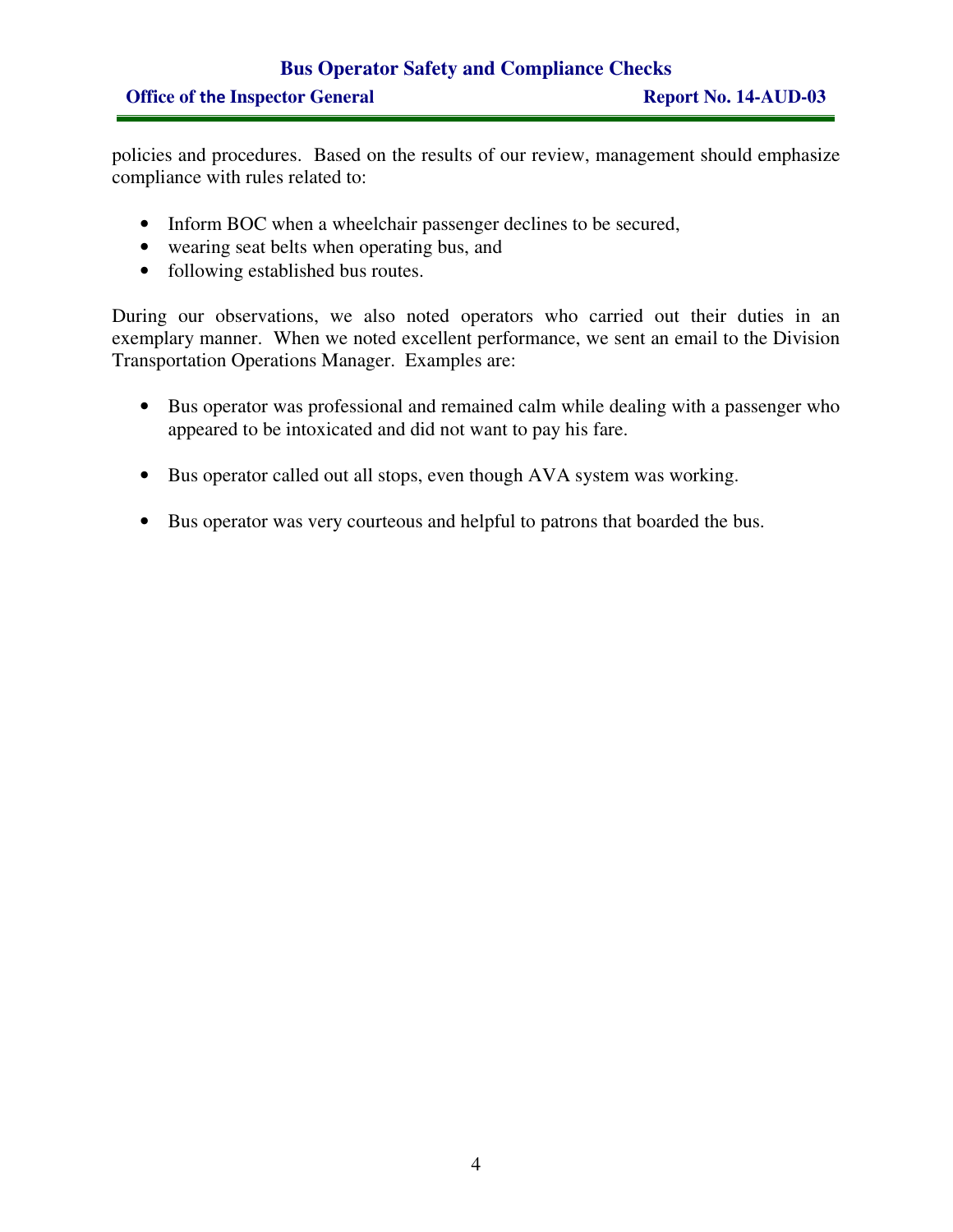## **Summary of Violations Observed July to September 2013**

| <b>Observation Areas</b>                        | <b>Instances</b><br><b>Observed</b> |
|-------------------------------------------------|-------------------------------------|
| <b>ADA Related Areas</b>                        |                                     |
| Wheelchair patron not secured, BOC not informed |                                     |
|                                                 |                                     |
| <b>Operator Safety Areas</b>                    |                                     |
| Operator not wearing seat belt while driving    |                                     |
| Operator not following established bus route    |                                     |
|                                                 |                                     |
| <b>TOTAL</b>                                    |                                     |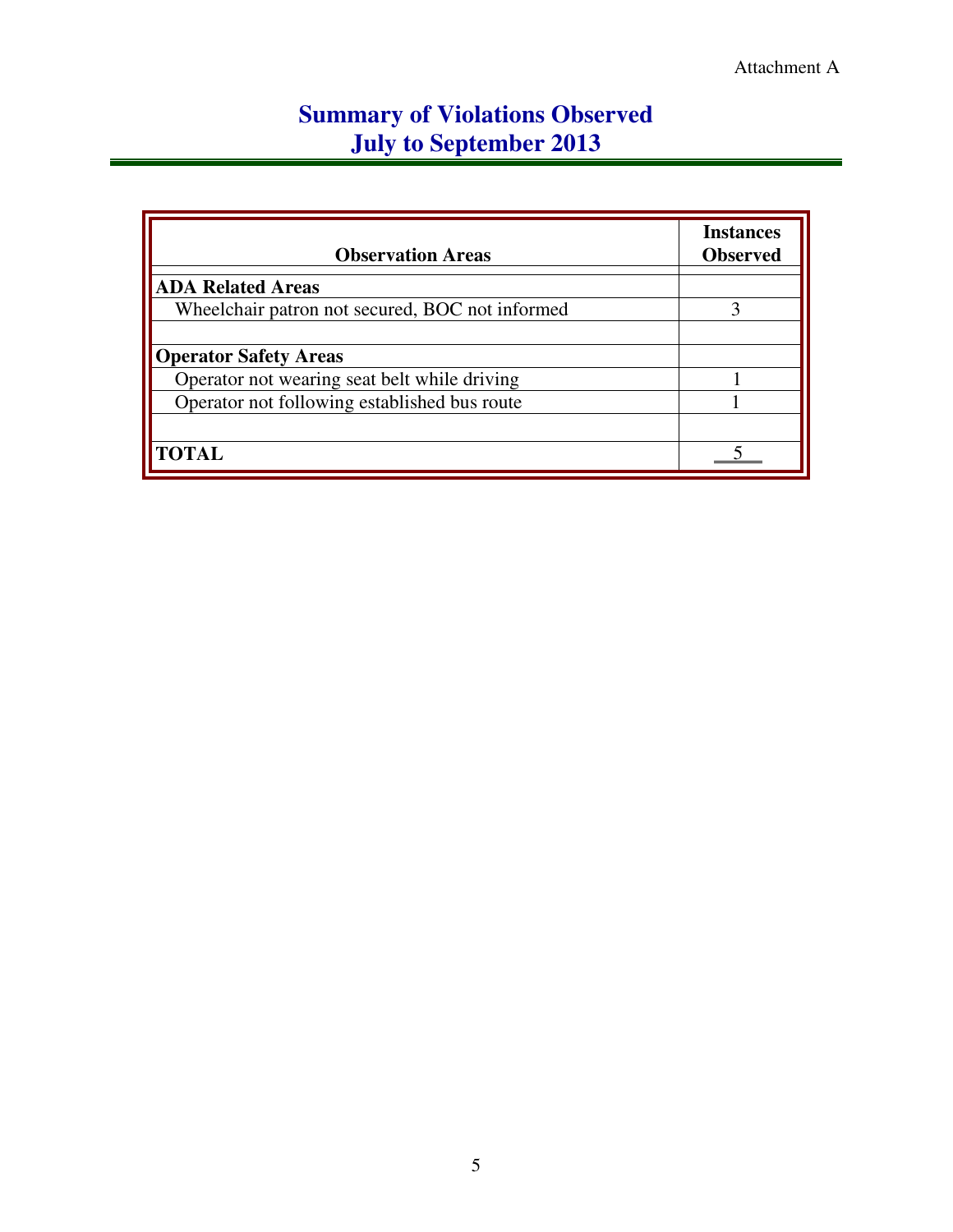## **Summary of Observation Results For the Last Four Quarters**

| <b>Observation Areas</b>                                               | <b>Instances Observed</b>    |                              |                       |                                 |
|------------------------------------------------------------------------|------------------------------|------------------------------|-----------------------|---------------------------------|
|                                                                        | <b>Oct to Dec</b><br>2012(B) | <b>Jan to Mar</b><br>2013(A) | Apr to Jun<br>2013(A) | <b>Jul to Sep</b><br>$2013$ (A) |
| <b>ADA Related Areas</b>                                               |                              |                              |                       |                                 |
| Operator did not rise from seat and move to<br>securement area         | $\overline{0}$               | $\overline{0}$               | 1                     | $\overline{0}$                  |
| Operator did not ask to secure wheelchair<br>patron                    | $\Omega$                     | $\Omega$                     | $\theta$              | $\theta$                        |
| Wheelchair patron not secured, BOC/<br>Contractor Dispatch not infomed | $\overline{2}$               | 4                            | 4                     | $\overline{3}$                  |
| Wheelchair patron denied boarding, BOC<br>not informed                 | $\theta$                     | $\overline{0}$               | $\Omega$              | $\theta$                        |
| Wheelchair patron passed up                                            | $\overline{0}$               | $\overline{0}$               | $\overline{0}$        | $\theta$                        |
| Stops not announced when AVA not in use                                | $\overline{0}$               | 1                            | $\mathbf{0}$          | $\overline{0}$                  |
| Assistance not offered to patron who<br>appears to have special needs  | $\theta$                     | $\theta$                     | $\theta$              | $\theta$                        |
| <b>Operator Safety Areas</b>                                           |                              |                              |                       |                                 |
| Using personal cell phone while driving bus                            | $\boldsymbol{0}$             | $\boldsymbol{0}$             | $\mathbf{0}$          | $\theta$                        |
| Unnecessary conversation                                               | $\theta$                     | 1                            | $\theta$              | $\Omega$                        |
| Eating or drinking while driving                                       | $\overline{0}$               |                              | $\theta$              | $\overline{0}$                  |
| Not wearing seat belt while driving                                    | $\theta$                     | $\overline{2}$               | $\overline{2}$        | 1                               |
| Not obeying traffic laws                                               | $\overline{0}$               | $\overline{0}$               | $\overline{0}$        | $\Omega$                        |
| <b>Operator Discourtesy</b>                                            | $\overline{0}$               | $\theta$                     | $\Omega$              | $\overline{0}$                  |
| Not following established bus route                                    | $\overline{0}$               | $\theta$                     | $\Omega$              | 1                               |
| <b>Bus Uniforms</b>                                                    |                              |                              |                       |                                 |
| Bus Operator was not wearing approved<br>uniform                       | 3                            | $\overline{0}$               | $\theta$              | $\mathbf{0}$                    |
| <b>Total Violations Observed</b>                                       | 5                            | 9                            | 7                     | <u>5</u>                        |
| <b>Number of Observations Made</b>                                     | 111                          | 138                          | 128                   | 170                             |
| <b>Number of Observations with Violations</b>                          | 5                            | 8                            | 6                     | 4                               |
| <b>Percentage of Observations with Violations</b>                      | 5%                           | 6%                           | 5%                    | $2\%$                           |

(A) Multiple violations were noted during some of the observations.

(B) Contracted Bus Operators.